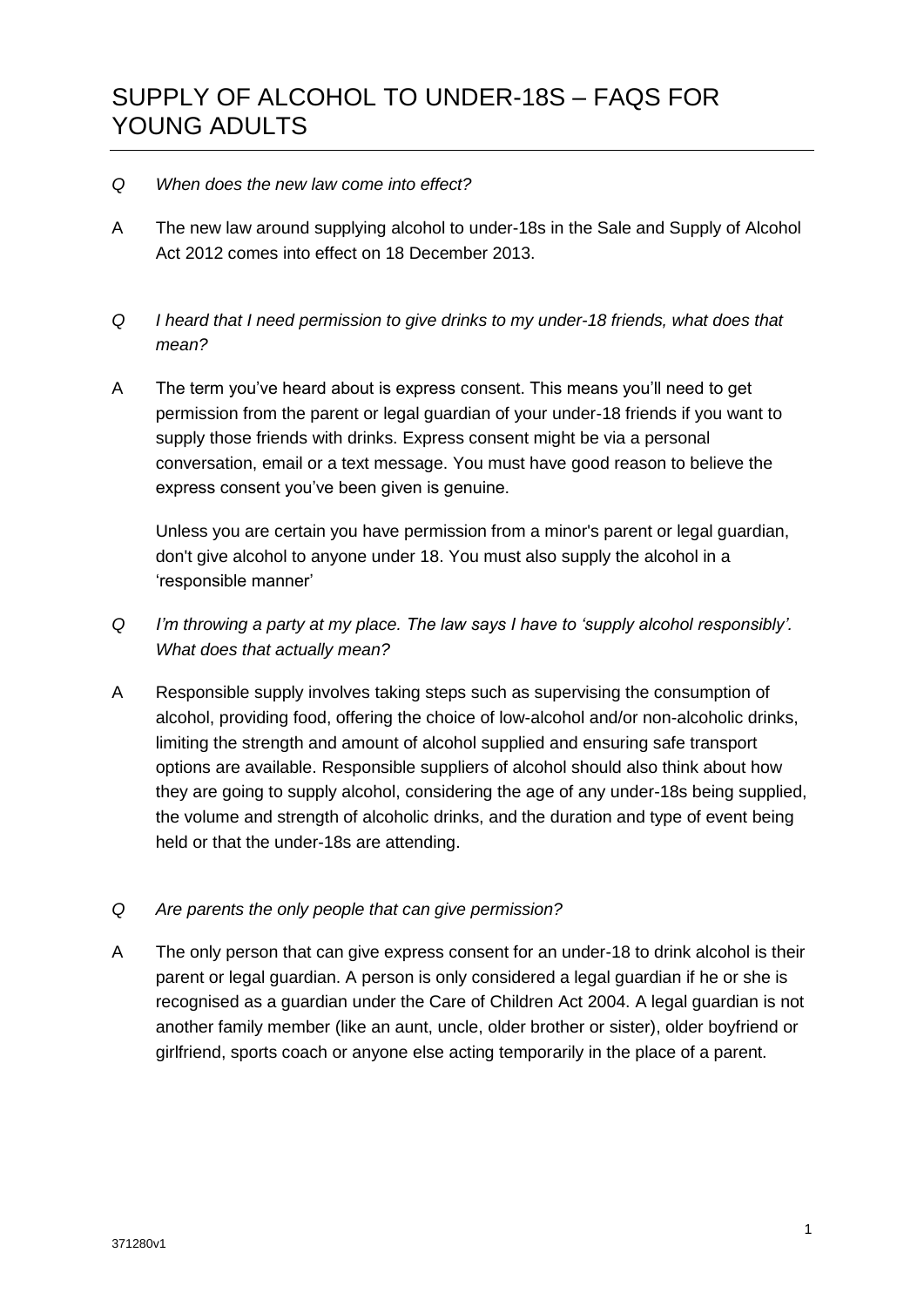- *Q My under-18 mates are bringing their own alcohol to my party, is that okay?*
- A Whoever gives your under-18 friends alcohol must supply it responsibly. That means those people should be aware of the party, and how you plan to make sure guests drink responsibly and travel to and from the party safely.

If those people haven't made sure such plans are in place and are carried out, they may be breaking the law.

- *Q Can I give permission for my under-18 brother/sister/cousin to be supplied with alcohol because I'm family?*
- A No. The only person who can give express consent for an under-18 to drink alcohol is their parent or legal guardian. A person is only considered a legal guardian if he or she is recognised as a guardian under the Care of Children Act 2004. A legal guardian is not another family member (like an aunt, uncle, older brother or sister), older boyfriend or girlfriend, sports coach or anyone else acting temporarily in the place of a parent.
- *Q My under-18 mate's Dad said I could buy his son some beers for our party. Do I have to ask his Dad every time we have a party?*
- A Yes. Express consent is needed every time an under-18 is supplied alcohol.
- *Q I'm having a 21st. I have permission from my under-18 mate's parents for them to drink. Is that all I need?*
- A In addition to consent, you also need to ensure you're supplying the alcohol in a responsible way.
- *Q My parents are throwing me an 18th. Do I need to get permission for my under-18 mates to drink or do my parents?*
- A This depends on who will be supplying the alcohol to the under-18s. The supplier has to ensure express consent has been given and also to supply alcohol in a responsible way.
- *Q Do I need permission from both parents to legally give alcohol to my under-18 mate?*
- A No, one parent or legal guardian is sufficient.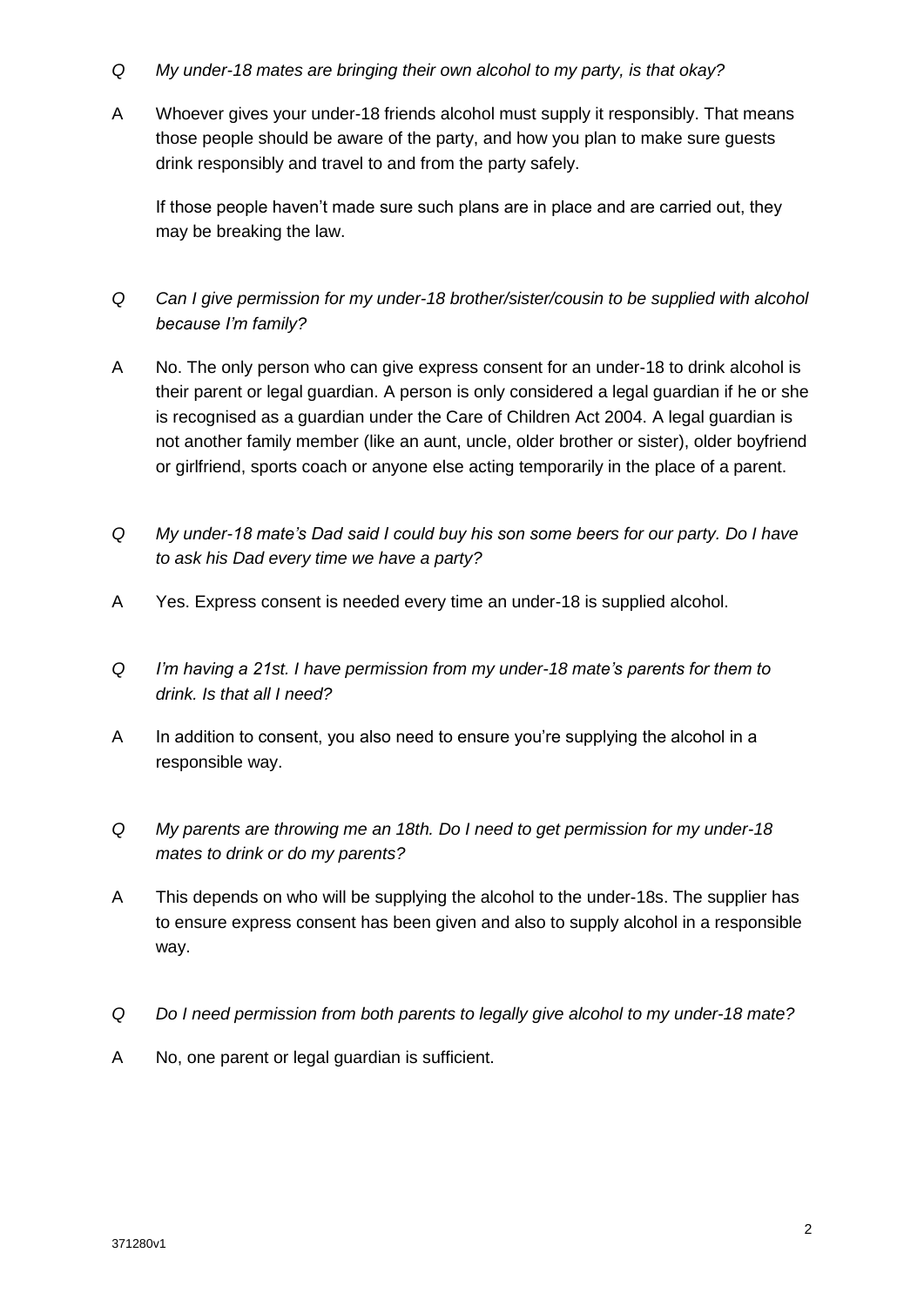- *Q I'm 18, can I give alcohol to my under-18 mates when I have parties at my house?*
- A You can do this only if you have express consent from your under-18 mate's parents/legal guardians. You'll need this consent for every party where you're giving them alcohol. You also need to make sure you're supplying the alcohol in a responsible way.
- *Q A few guys in our rugby team are under-18 but most aren't. What happens with beers in the changing room?*
- A If you're going to supply the under-18 with alcohol, you will need express consent from their parent/legal guardian, and it must be supplied in a responsible manner.
- *Q I'm having a party at my place, some under-18s are coming but they're not drinking. Is that okay?*
- A Yes.
- *Q If I supply alcohol to my under-18 mates and they go somewhere else to drink afterwards, am I breaking the law?*
- A No. If you have express consent and supply the alcohol to the under-18s responsibly, and they then go elsewhere, you are no longer liable. However, keep in mind that responsible supply also includes providing safe transport options.
- *Q I'm 18 but heaps of my mates aren't. Can I get in trouble if I'm drinking with them?*
- A No, not if you haven't supplied them the alcohol. However, if you provided them with alcohol and you haven't got express consent to do so, you are breaking the law. If you have supplied the alcohol, you must also have done it in a responsible way.
- *Q We've got an under-18 flatmate, can we buy alcohol as part of our shared groceries?*
- A You must be over-18 to purchase alcohol. If you purchase alcohol and you intend to supply your under-18 flatmate with it, you must have express consent from their parent or legal guardian and supply it responsibly on every occasion.
- *Q My girlfriend is 17 but I'm 18, can I give her alcohol?*
- A Only if you have express consent from her parent or legal guardian for every separate occasion you want to give her alcohol.